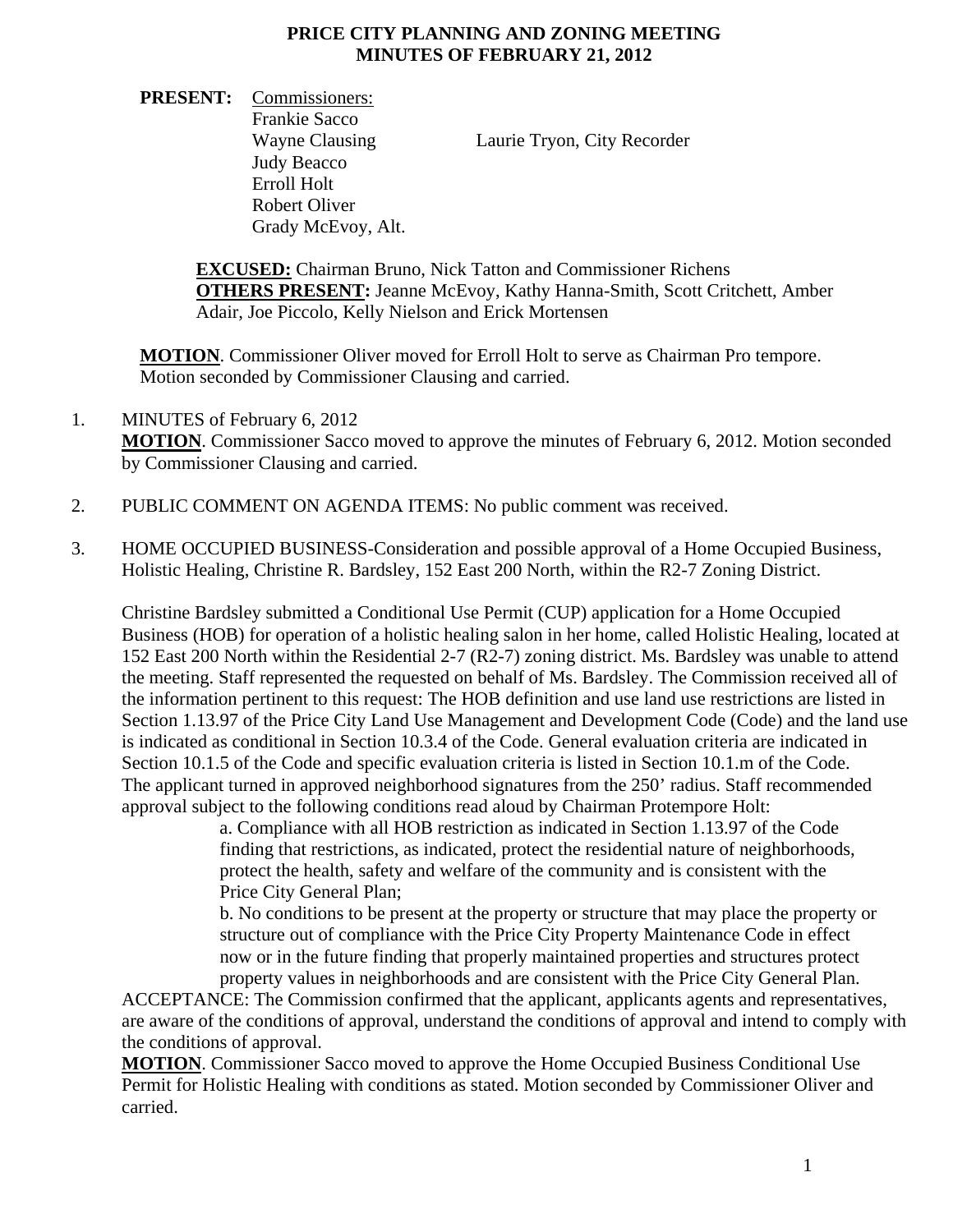- 4. HOME OCCUPIED BUSINESS-Consideration and possible approval of a Home Occupied Business, C&E Custom Tees, Amber Adair, 549 N Homestead Blvd., within the R1-8 Zoning District. Amber Adair submitted a Conditional Use Permit (CUP) application for a Home Occupied Business (HOB) for operation of a screen printing business in her home, called C&E Custom Tees, located at 549 Homestead within the Residential 1-8 (R1-8) zoning district. The HOB definition and use land use restrictions are listed in Section 1.13.97 of the Price City Land Use Management and Development Code (Code) and the land use is indicated as conditional in Section 10.3.4 of the Code. General evaluation criteria are indicated in Section 10.1.5 of the Code and specific evaluation criteria is listed in Section 10.1.m of the Code. Ms. Adair stated that she would not have supplies at home and would only have two machines to do the screen-printing. She stated that nothing she uses is flammable and that all cleaning materials are water soluble. Staff recommended final approval for this request. Chairman Pro tempore Holt read aloud the following conditions:
	- a. Compliance with all HOB restriction as indicated in Section 1.13.97 of the Code finding that restrictions, as indicated, protect the residential nature of neighborhoods, protect the health, safety and welfare of the community and is consistent with the Price City General Plan;
	- b. Completion of a fire and building safety inspection by the Price City Fire Chief and Price City Building Inspector and compliance with all safety mandates and recommendations finding that life safety for occupants and visitors is a primary concern of Price City;
	- c. Business inventory stock on hand limited to no more than 12 sq. feet of floor space in the basement of the home finding that home occupied businesses are restricted for the locating of inventory within the Code;
	- d. No conditions to be present at the property or structure that may place the property or structure out of compliance with the Price City Property Maintenance Code in effect now or in the future finding that properly maintained properties and structures protect property values in neighborhoods and are consistent with the Price City General Plan.

ACCEPTANCE: The Commission confirmed that the applicant, applicants agents and representatives, are aware of the conditions of approval, understand the conditions of approval and intend to comply with the conditions of approval. **MOTION**. Commissioner Sacco moved to approve the conditional use permit and business with the stated conditions. Motion seconded by Commissioner Clausing and carried.

5. MULTI-FAMILY DEVELOPMENT-Consideration and possible approval of a multi-family development at 260 North Cedar Hills Drive within the C-1 Zoning District.

Eric Mortensen presented an application for a Conditional Use Permit (CUP), *preliminary and final*, for a proposed multiple family development at approximately 260 North Cedar Hills Drive, north of the O'berto Apartments, South of Pinnacle Care Center on the east side of the road. Nick Tatton provided the Commission with the following information: the site is situated within the Commercial 1 (C-1) zoning district. The land use, multiple family development, may be permitted in the C-1 zoning district based on Section 11.3.2.1.3.1 of the Price City Land Use Management and Development Code (Code). Chapter 6 of the Code requires a minimum of 2 parking spaces per residential unit; each 4-plex unit must be accompanied by a minimum of 8 parking spaces. Total development parking requirement is 24 off street parking spaces, the site plan indicates 30 parking spaces. The residential garbage cans are planned instead of a common dumpster with locations indicated. Mr. Mortensen stated that there would not be parking in the back of the building due to the existing wash being used for natural drainage. He stated that there would not be parking for recreational vehicles available.

Staff recommended preliminary and final approval for the project based on the recommended conditions read aloud by Chairman Pro Tempore Holt:

a. Development and construction of building #1 is hereby approved finding that building #1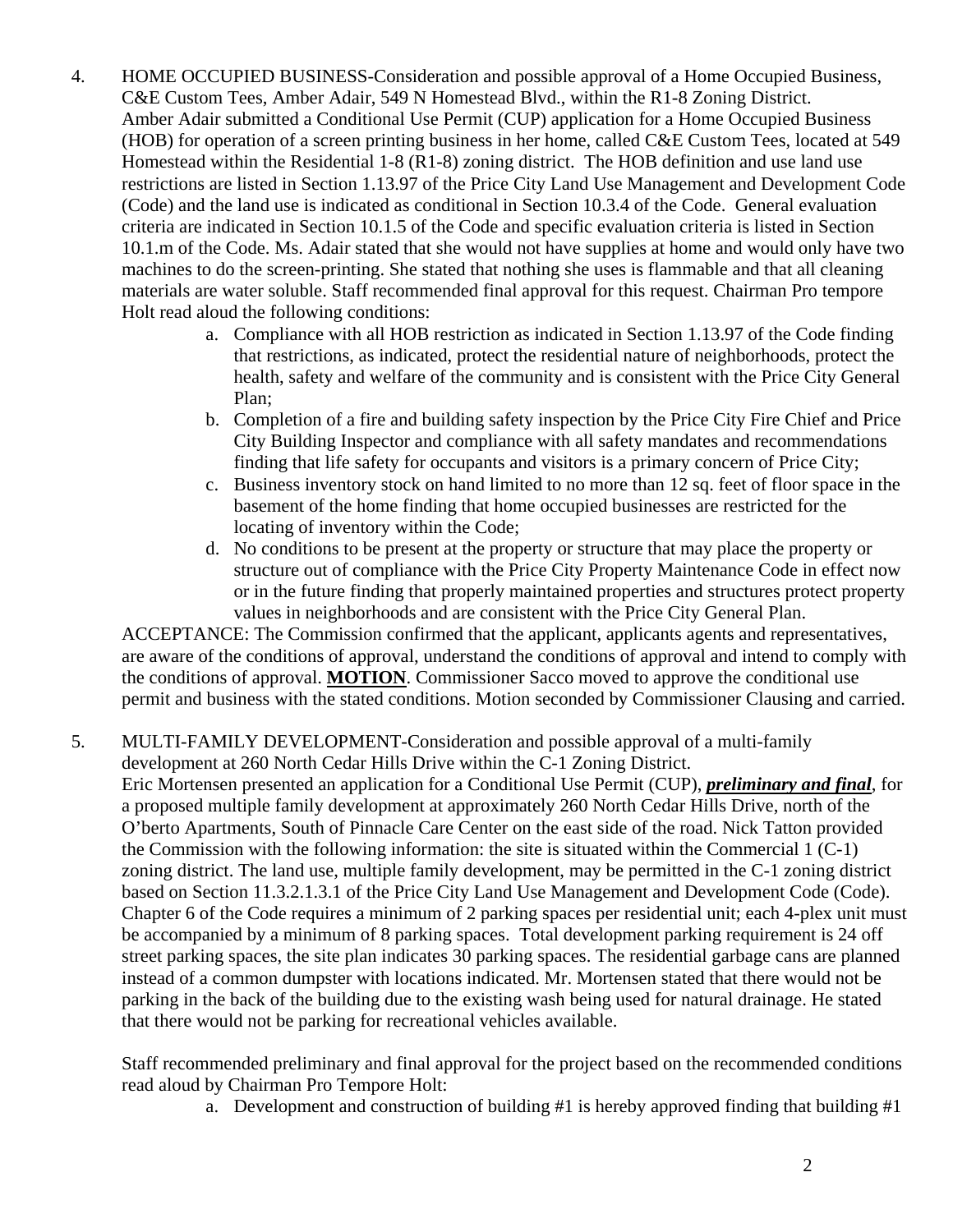sits in its entirety on one lot presently;

- b. Development and construction of buildings #2 and #3 are hereby approved for installation subject to completion and final occupancy approval of building #1 and final approval and recording of a lot-line adjustment plat effectively removing the lot line between the north and south parcels identified as bisecting building #2 on the site plan and effectively assembling the 2 lots into 1 finding that the multi-family buildings, as contemplated, must sit on one lot of sufficient size to accommodate the buildings, parking and be compliant with the Code;
- c. Development and construction in compliance with site plan, utility connection and capacity plans, minimum landscaping requirements, snow removal and loading off of the public right of way, and building renderings submitted finding that development and construction consistent with site plans submitted and approved mitigates development misunderstandings and facilitates timely and orderly development consistent with the Price City General Plan;
- d. Completion of development consistent, and subject to, all planning documents including soil investigation, storm water management plan, environmental review and all direction and recommendations stemming from all planning documents provided by Price City Engineer finding that development in compliance with approved plans promotes high quality development and protects the health, safety and welfare of the community;
- e. Completion of a public infrastructure development agreement, if necessary and required by the Price City Public Works Department, for replacement and/or installation of public infrastructure serving or abutting the development site and submission of the required financial surety, if necessary and required, finding that properly agreed to and financially secured public infrastructure installations is required by Code and protects the long term financial interest of the community and is consistent with the goals in the Price City General Plan; (Mr. Mortensen stated that this may not be required based on conversations with Mr. Nick Tatton).
- f. Notification sent to the canal company indicating that the development is proposed at the location indicated and requesting any comments finding that mitigation of any irrigation water impacts is paramount to life and property safety and is required by State Law;
- g. Submit building plans to the Price City Building Department for plan check and procurement of a valid Price City Building Permit prior to commencement of construction after completion of final site plan approval finding that construction consistent with adopted building codes protects the health, safety and welfare of the community;
- h. No conditions at the property or structures that place the property or structures in violation with the Price City Property Maintenance Code in effect now or in the future finding that properly maintained properties and structures protect area property values and mitigate instances of violations and nuisances;

ACCEPTANCE: The Commission confirmed that the applicant, applicants agents and representatives, are aware of the conditions of approval, understand the conditions of approval and intend to comply with the conditions of approval. **MOTION**. Commissioner Clausing approved the subdivision for preliminary and final with conditions as stated. Motion seconded by Commissioner Beacco and carried.

6. EASTGAGE APARTMENT MULTI-FAMILY DEVELOPMENT-Consideration and possible preliminary approval of a multi-family PUD at approximately 1250 East Main Street within the Commercial 1 zoning district.

The LaPorte Group, Ben Logue, submitted an application for preliminary approval only for a development and land use of a multi-family (apartment) complex to be located at approximately 1250 East Main Street within the Commercial 1 (C-1) zoning district. Nick Tatton provided the following information: the land use may be authorized as a conditional use based on Section 11.3.2.1.3.1 of the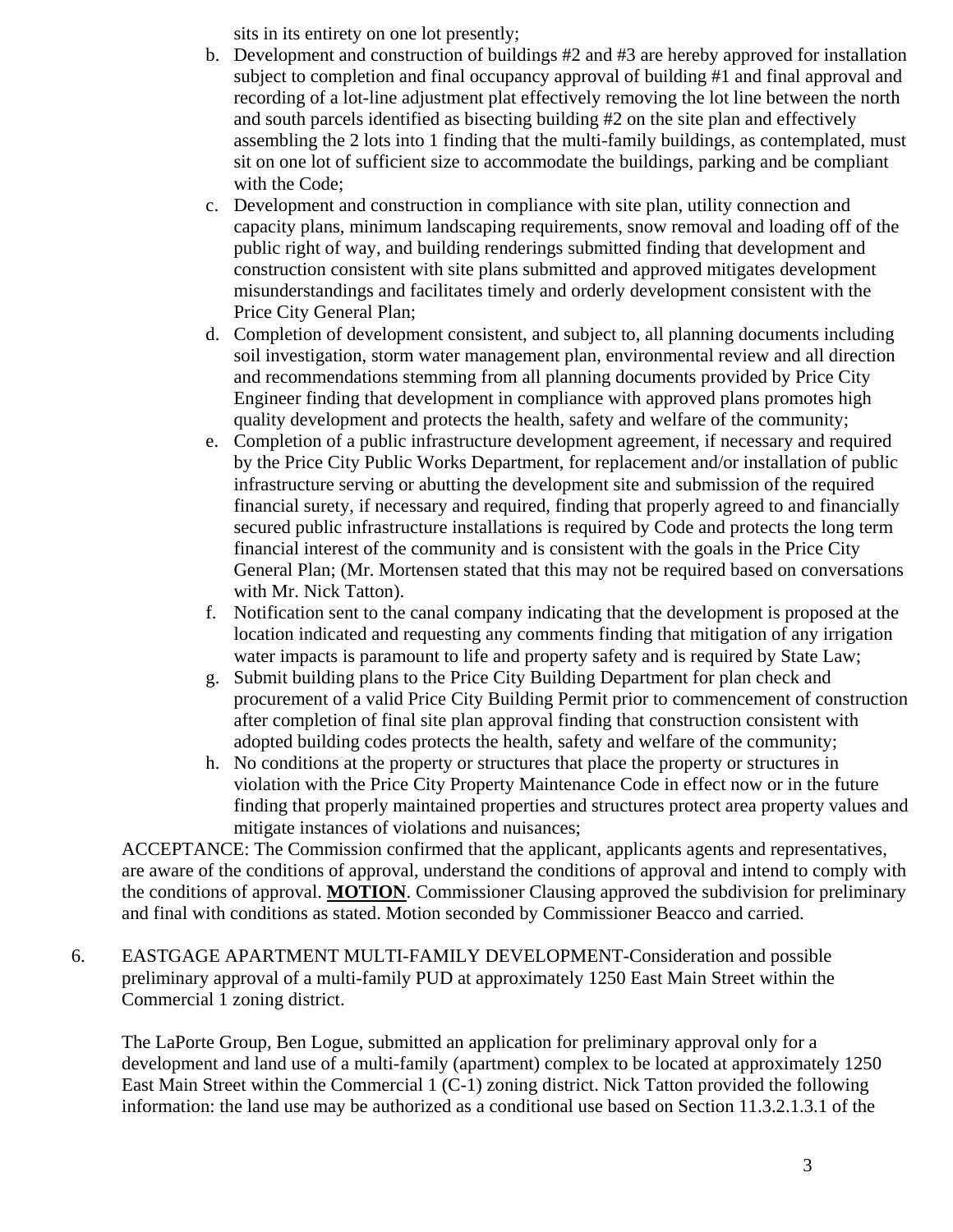Price City Land Use Management and Development Code (Code). Permitting of the development as a Planned Unit Development (PUD) is a conditional use based on Section 11.3.11.2 of Code. General evaluation criteria for the zoning district is in Section 11.1.1 of the Code and specific evaluation criteria and land use checklist information is listed in Section 11.1.m of the Code.

Staff recommended preliminary approval with listed conditions and items required to be completed and submitted to Price City prior to request for agenda docketing and consideration of final project approval. Scott Critchett and Kelly Nielson represented The LaPorte Group. Commissioner Sacco asked where the dumpsters, postal delivery truck and school buses would enter and exit the development if the road is only 25' wide. Mr. Critchett stated that the turn around will be wide enough for those vehicles and will not be an issue. He stated that emergency vehicles will also be able to easily enter and exit the development. He stated that he would get with the local school bus garage to retrieve information regarding how many buses they would need to accommodate on a daily basis. Commissioner Sacco stated that she is working with the landowners as a real estate agent on this development and asked whether two sewer lines would be used for the development. Mr. Critchett stated that the two lots behind O'Reilly Auto Parts store would be made into one lot and will probably only need one sewer line. He stated that the 6" line would be enough and run out to 200 South. Mr. Critchett stated that the soil study is being done now and stormwater studies are well on their way to being completed. He stated that they are following HUD guidelines and soil samples have gone down 19' and have now found groundwater so it should not affect the development. Mr. Critchett stated that they are waiting to hear from Price City regarding power for the development but there are three transformers with 3 phase power which should be plenty. He stated that they will have to relocate and bury the power lines. He stated that according to Sam White, Price City, the water supply is of sufficient capacity and existing Rocky Mountain Power for the project. He stated that the project will have a fire hydrant every 400' feet. Mr. Critchett stated that the gates into the development will have a secured keypad entry and a property manager will live onsite for problems that may arise with tenants. He stated that security cameras will be located in the clubhouse and pool areas. Jeanne McEvoy asked if the project would be build to be energy efficient. Mr. Critchett stated that they will work under Energy Star Guidelines to keep utility bills as low as possible with insulation, caulking and insulated windows and will try to buy products locally as well as use local contractors to built the development. Commissioner Sacco asked if the neighborhood letter will include that there will be one to four bedroom apartments available for rent and Mr. Critchett stated yes. Chairman Pro Tempore Holt read aloud the following conditions of approval:

- a. Completion and submission of all final studies, reports and development planning documents including the following finding that agreement upon and approval of final development documents and plans promotes high quality development within the City and is consistent with the Price City General Plan:
	- i. Final site plan;
		- 1. Need fire hydrant(s) location(s) indicated;
		- 2. Need traffic control signage within PUD indicated (MPH, Children present, no parking, etc.);
		- 3. Indication of emergency access point;
		- 4. Indication of type of emergency access to gated areas from Main Street and 200 South. Prior submitted information indicated a combination key pad, Fire Chief requested "siren blast" openers.
		- 5. Garbage dumpster location details size, screening, gates, etc. and indication that proposed quantity of garbage dumpsters and frequency of service is adequate for development;
		- 6. Garbage location for clubhouse needs to be identified;
		- 7. Indicate that parking is provided at the ratio of 1 space per 300 sq. ft. of net usable floor space in the clubhouse, total 3,000 sq. ft. net suable floor space and 10 parking spaces;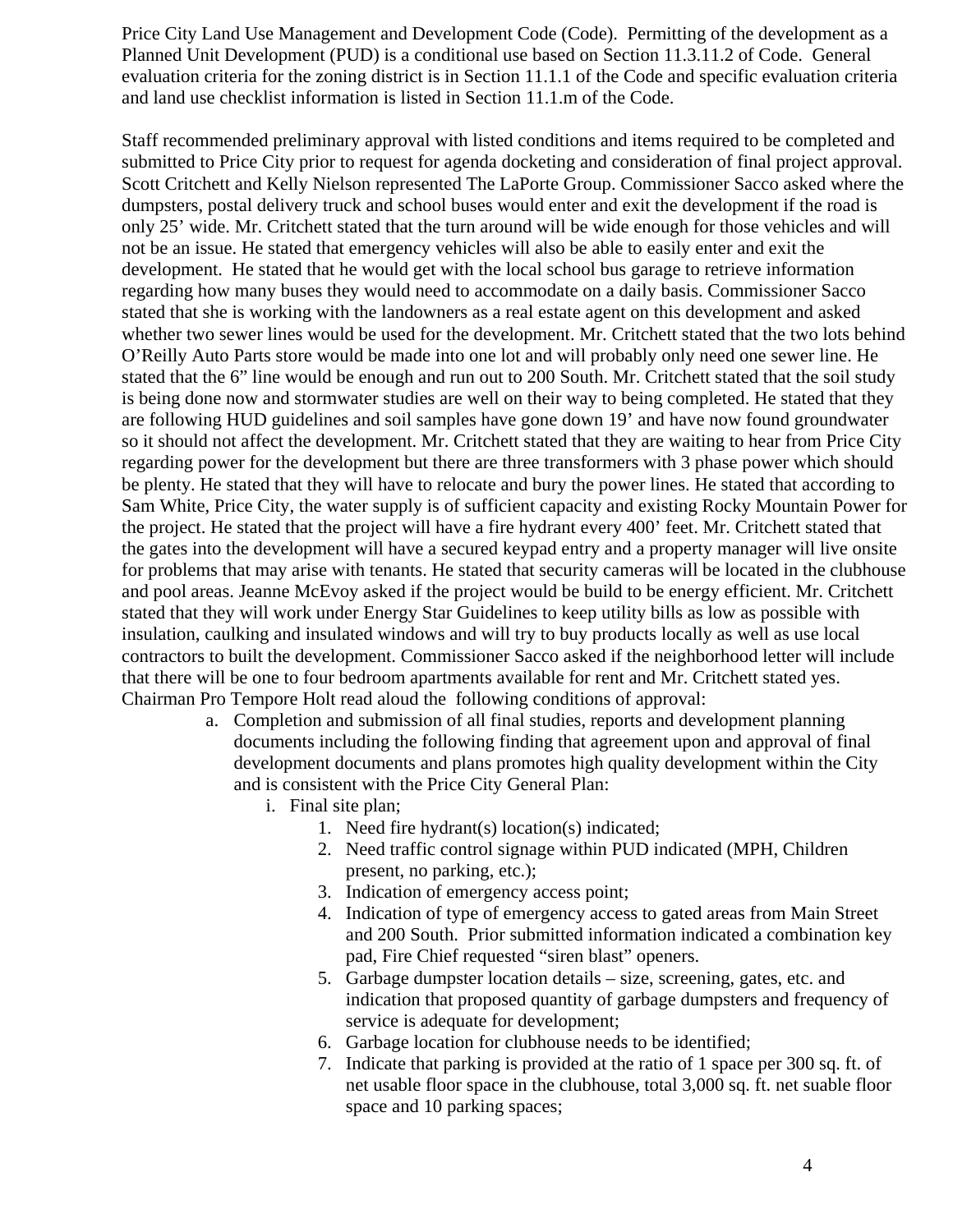- 8. Fence should be indicated to be a 6' vinyl sight obscuring fence not a picket fence. It should be 3' high for a distance of 50' south from the Main Street property boundary;
- 9. Indication of actual landscaping plan providing details on grass, planters, tree types, etc. and indication of total sq. ft. in compliance with 5% minimum requirement;
- 10. Bel-Aire "circle" may be better labeled as Bel-Aire "loop;
- 11. Possible increased width of two-way portions of PUD roads (between gates and intersections at housing loop) to better and more safely accommodate the 2-way traffic. Confirm with planning commission and engineering prior to final approval.
- 12. Hammer head type turn-around at east end of clubhouse parking lot;
- ii. Land subdivision plat, application for subdivision, fee paid (will required a public hearing also);
	- 1. Lots indicated;
	- 2. Easement for Overhead Power Line relocation;
		- a. Confirmation from Rocky Mountain Power (RMP) on line relocation availability;
	- 3. Easement for lot access east side of development;
	- 4. Additional existing road right of way identified (only the east side of the road is presently developed, the west side of the road needs to be identified as ROW and/or dedicated to the public);
	- 5. Plat submitted in Price City signature block format.
- iii. Actual RMP electrical load sheet(s) for electrical service completed;
- iv. Sign plan indicating exact location, dimensions, etc. of complex sign identified as the "Eastgate Apartments" Freestanding Sign, Illuminated.
- v. Compliance with all requirements resulting from the PRWID waste water survey.
- vi. Updated soil study/geotechnical report. Report indicates up to a 2 story structure and development plans indicate 3 story structures. Report also indicates poor existing soil conditions.
- vii. Final storm water management plan submitted and approved by the Price City Engineer including floodplain elevation certificate. Storm water management plan must also include consideration of snow dumping areas and details on storm drain proposed detention pond location and ownership of detention pond location.
- viii. Finalized public infrastructure development agreement and surety guarantee calculation and submission to the Price City Public Works Department. Need details on SW road improvement and development between existing 200 S Street and new bridge.
	- 1. All public and private utility and infrastrucure to be compliant with applicable Price City minimum standards.
	- ix. Written confirmation from UDOT regarding ingress and egress access on Main Street.
	- x. Final ability to serve and capacity to serve letters from all required utility providers:
		- 1. Water & Sewer: Price City
		- 2. Electrical: Price City
		- 3. Natural Gas: Questar
		- 4. Communications and Cable TV: Emery Telcom
- xi. Evidence of registered mail notification of all owners of real property within 500' of the development regarding development details and contact information.

ACCEPTANCE: The Commission confirmed that the applicant, applicants agents and representatives,